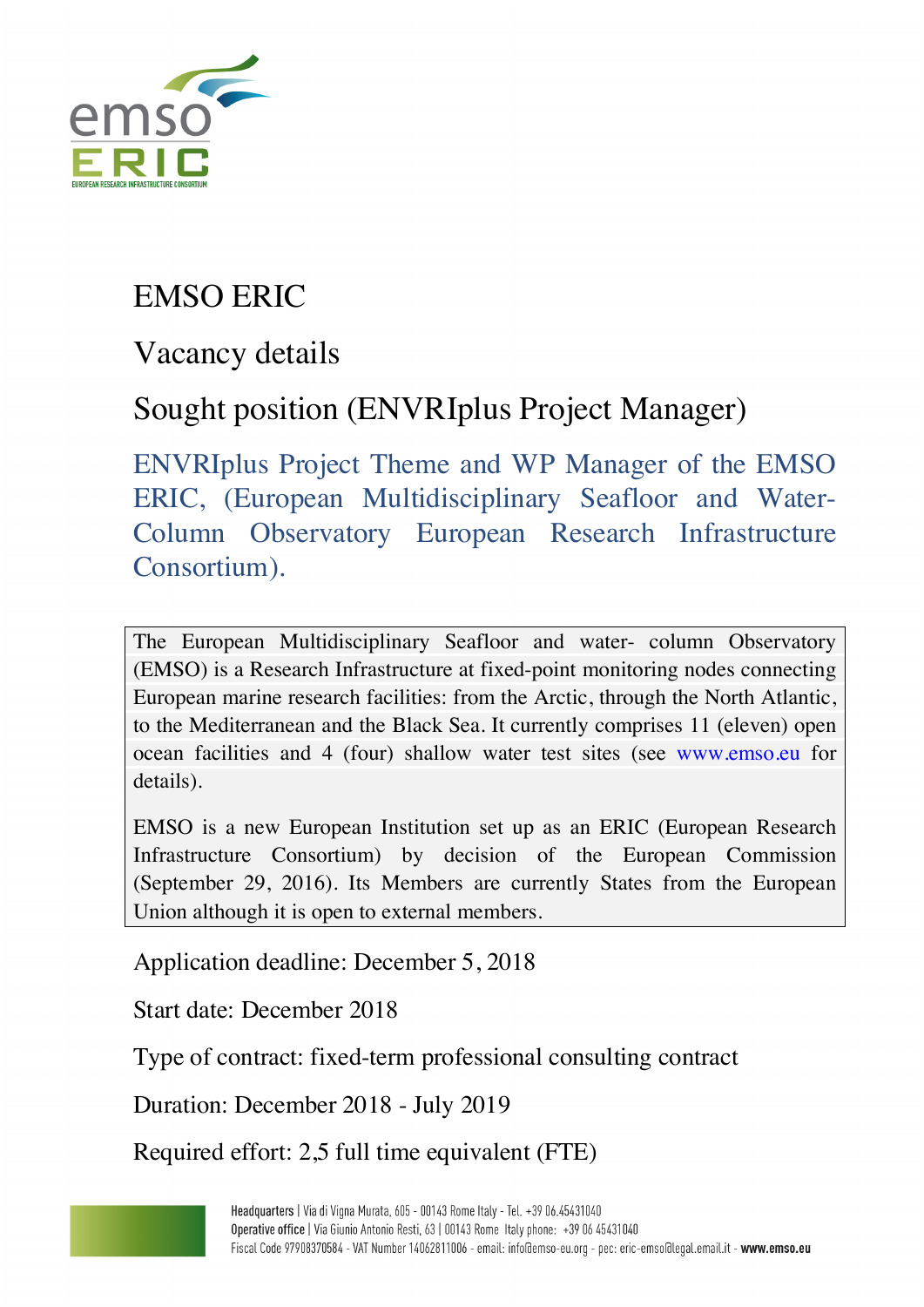

Max. Gross remuneration: 14,000 Euro inclusive of all contributions required by Italian tax regulations. Any additional transaction costs will be charged to the consultant except all authorized travel expenses to be reimbursed by EMSO ERIC.

Employer: EMSO ERIC Location: EMSO ERIC Head Office in Rome, Italy

Responsible to: EMSO ERIC Director General and EMSO ERIC Central Management Office.

General Summary:

EMSO ERIC is a partner of ENVRIplus, a Horizon 2020 project bringing together Environmental and Earth System Research Infrastructures, projects and networks together with technical specialist partners to create a more coherent, interdisciplinary and interoperable cluster of Environmental Research Infrastructures across Europe. The project will be completed in 2019. EMSO ERIC seeks a fixed term consulting position of Theme and WP Manager for the ENVRIplus Project who will:

- Manage the Executive ENVRIplus Board activities and the WP (Citizen Observatories and Participative Science) levels
- Write and editing of final reports related to the above-mentioned tasks
- Update and disseminate relevant project deliverables
- Review and track of final versions of the deliverables
- Participation and support to the management of the Executive Board, of the Dissemination activities and of ENVRIWeek meetings
- Weekly report to the DG of EMSO ERIC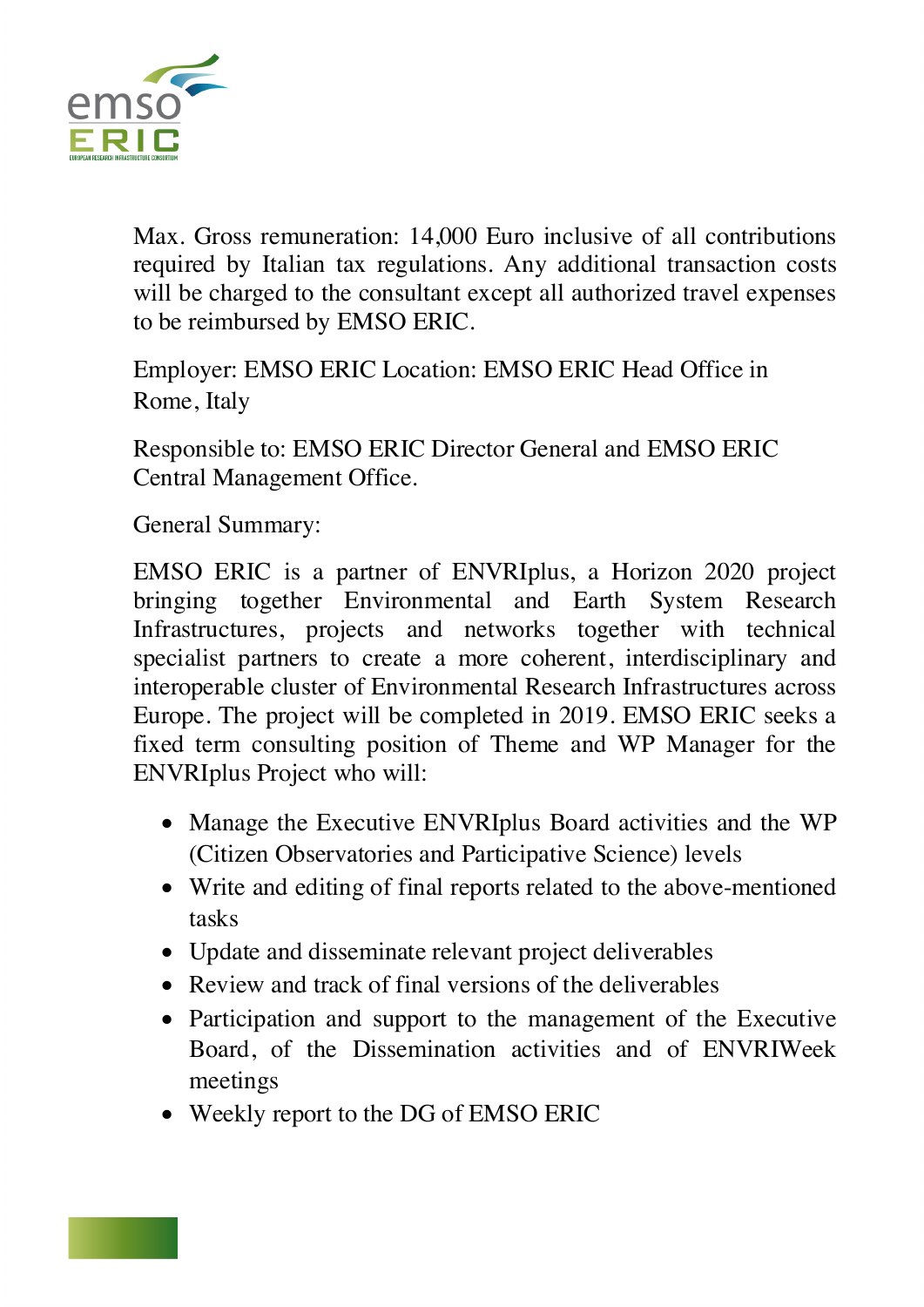

Applications for the position are encouraged from citizens of the European Union and Associated Countries.

Required qualifications & competencies:

- education: Ph.D. in an earth/ocean science or related discipline in international interdisciplinary earth/ocean science networks
- significant scientific communications and outreach experience, including scientific publications, reports, policy briefs, public communications, websites
- executive management experience in European Research Infrastructures management and activities
- knowledge of ethical issues pertaining to European Research **Infrastructures**
- excellent communications and public relations skills;
- excellent written and spoken of two European languages including English
- editorial level written English with extensive relevant writing experience and professional public speaking skills
- ability to work under pressure and handle multiple problems simultaneously
- ability to coordinate the efforts of teams internationally

Desirable attributes:

 ● experience in the European Research Area and in the international arena;

knowledge of international marine research institutions, organizations, Infrastructures and other relevant bodies.